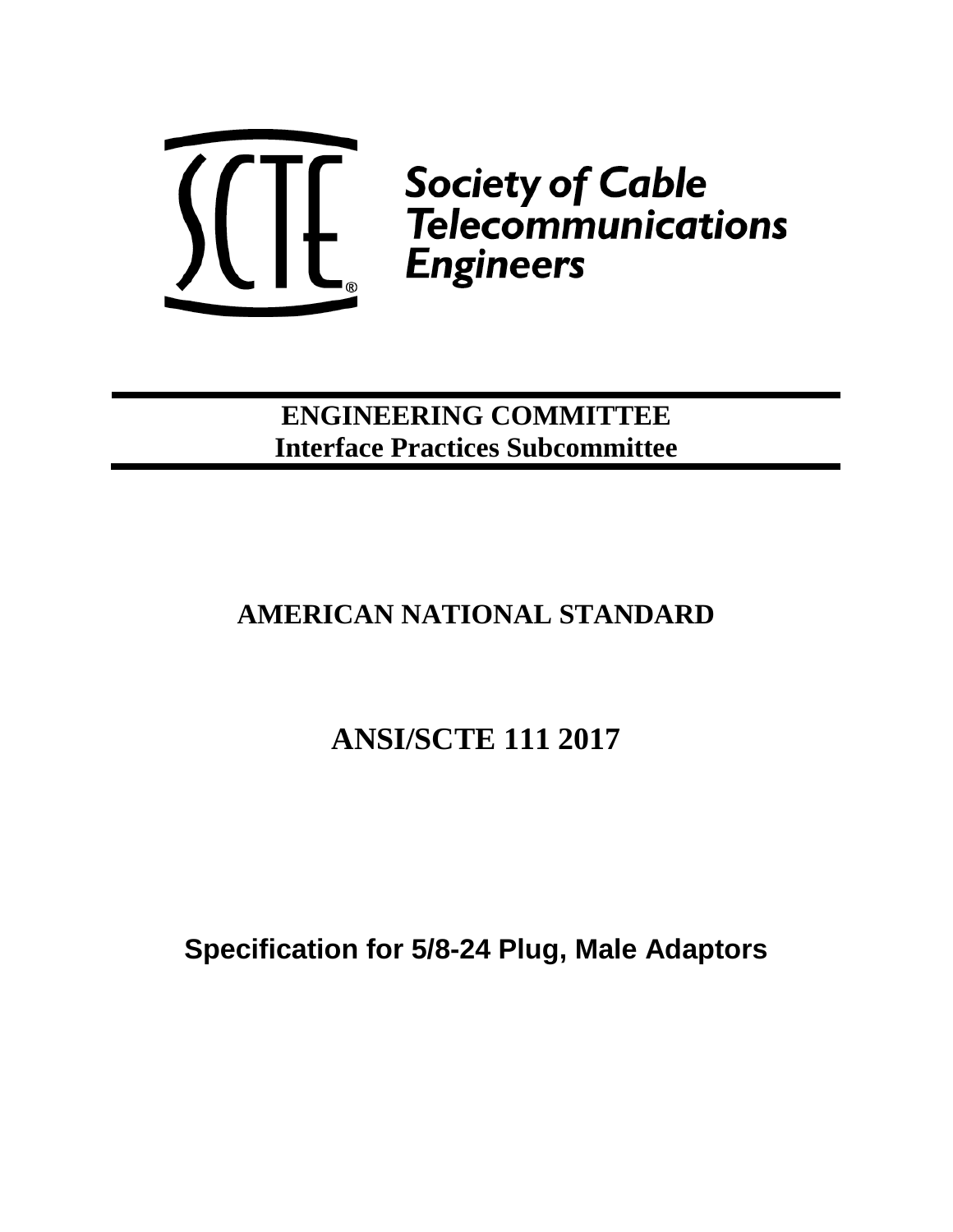# **NOTICE**

<span id="page-1-0"></span>The Society of Cable Telecommunications Engineers (SCTE) Standards and Operational Practices (hereafter called "documents") are intended to serve the public interest by providing specifications, test methods and procedures that promote uniformity of product, interchangeability, best practices and ultimately the long term reliability of broadband communications facilities. These documents shall not in any way preclude any member or non-member of SCTE from manufacturing or selling products not conforming to such documents, nor shall the existence of such standards preclude their voluntary use by those other than SCTE members.

SCTE assumes no obligations or liability whatsoever to any party who may adopt the documents. Such adopting party assumes all risks associated with adoption of these documents, and accepts full responsibility for any damage and/or claims arising from the adoption of such documents.

Attention is called to the possibility that implementation of this document may require the use of subject matter covered by patent rights. By publication of this document, no position is taken with respect to the existence or validity of any patent rights in connection therewith. If a patent holder has filed a statement of willingness to grant a license under these rights on reasonable and nondiscriminatory terms and conditions to applicants desiring to obtain such a license, then details may be obtained from the standards developer. SCTE shall not be responsible for identifying patents for which a license may be required or for conducting inquiries into the legal validity or scope of those patents that are brought to its attention.

Patent holders who believe that they hold patents which are essential to the implementation of this document have been requested to provide information about those patents and any related licensing terms and conditions. Any such declarations made before or after publication of this document are available on the SCTE web site at *[http://www.scte.org](http://www.scte.org/)*.

All Rights Reserved

© Society of Cable Telecommunications Engineers, Inc. 2017 140 Philips Road Exton, PA 19341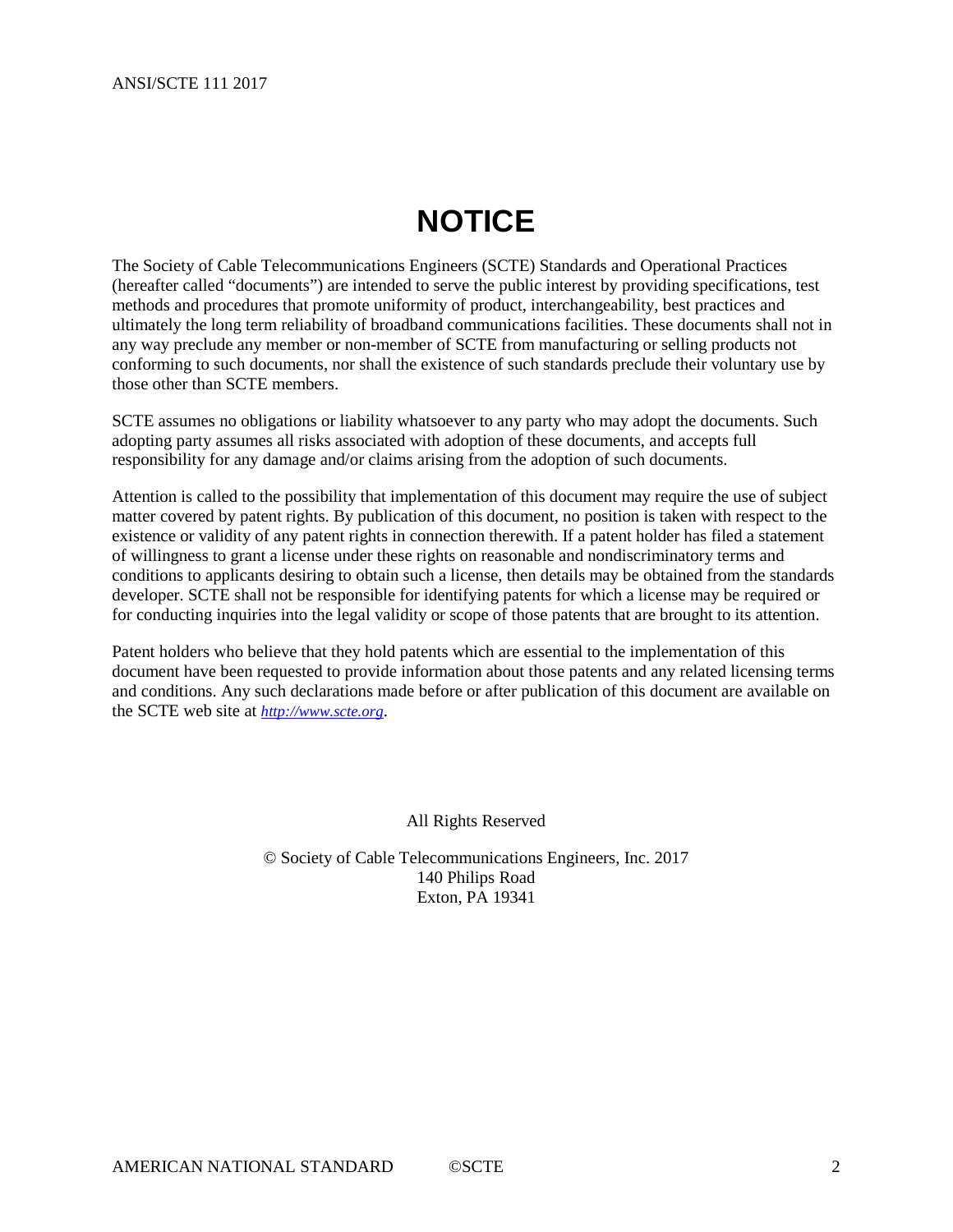| <b>Table of Contents</b> |
|--------------------------|
|--------------------------|

#### <span id="page-2-0"></span>**Title Page Number** [NOTICE\\_\\_\\_\\_\\_\\_\\_\\_\\_\\_\\_\\_\\_\\_\\_\\_\\_\\_\\_\\_\\_\\_\\_\\_\\_\\_\\_\\_\\_\\_\\_\\_\\_\\_\\_\\_\\_\\_\\_\\_\\_\\_\\_\\_\\_\\_\\_\\_\\_\\_\\_\\_\\_\\_\\_\\_\\_\\_\\_\\_\\_\\_\\_\\_\\_\\_\\_\\_\\_\\_\\_\\_\\_\\_\\_\\_](#page-1-0) 2 Table of Contents [\\_\\_\\_\\_\\_\\_\\_\\_\\_\\_\\_\\_\\_\\_\\_\\_\\_\\_\\_\\_\\_\\_\\_\\_\\_\\_\\_\\_\\_\\_\\_\\_\\_\\_\\_\\_\\_\\_\\_\\_\\_\\_\\_\\_\\_\\_\\_\\_\\_\\_\\_\\_\\_\\_\\_\\_\\_\\_\\_\\_\\_\\_\\_\\_\\_\\_\\_\\_](#page-2-0) 3 1. Introduction [\\_\\_\\_\\_\\_\\_\\_\\_\\_\\_\\_\\_\\_\\_\\_\\_\\_\\_\\_\\_\\_\\_\\_\\_\\_\\_\\_\\_\\_\\_\\_\\_\\_\\_\\_\\_\\_\\_\\_\\_\\_\\_\\_\\_\\_\\_\\_\\_\\_\\_\\_\\_\\_\\_\\_\\_\\_\\_\\_\\_\\_\\_\\_\\_\\_\\_\\_\\_](#page-2-1) 4 1.1. Scope [\\_\\_\\_\\_\\_\\_\\_\\_\\_\\_\\_\\_\\_\\_\\_\\_\\_\\_\\_\\_\\_\\_\\_\\_\\_\\_\\_\\_\\_\\_\\_\\_\\_\\_\\_\\_\\_\\_\\_\\_\\_\\_\\_\\_\\_\\_\\_\\_\\_\\_\\_\\_\\_\\_\\_\\_\\_\\_\\_\\_\\_\\_\\_\\_\\_\\_](#page-3-0) 4 2. Normative References [\\_\\_\\_\\_\\_\\_\\_\\_\\_\\_\\_\\_\\_\\_\\_\\_\\_\\_\\_\\_\\_\\_\\_\\_\\_\\_\\_\\_\\_\\_\\_\\_\\_\\_\\_\\_\\_\\_\\_\\_\\_\\_\\_\\_\\_\\_\\_\\_\\_\\_\\_\\_\\_\\_\\_\\_\\_\\_\\_](#page-3-1) 4 2.1. SCTE References [\\_\\_\\_\\_\\_\\_\\_\\_\\_\\_\\_\\_\\_\\_\\_\\_\\_\\_\\_\\_\\_\\_\\_\\_\\_\\_\\_\\_\\_\\_\\_\\_\\_\\_\\_\\_\\_\\_\\_\\_\\_\\_\\_\\_\\_\\_\\_\\_\\_\\_\\_\\_\\_\\_\\_\\_](#page-3-2) 4 2.2. Standards from Other Organizations [\\_\\_\\_\\_\\_\\_\\_\\_\\_\\_\\_\\_\\_\\_\\_\\_\\_\\_\\_\\_\\_\\_\\_\\_\\_\\_\\_\\_\\_\\_\\_\\_\\_\\_\\_\\_\\_\\_\\_\\_\\_\\_](#page-3-3) 4 2.3. Published Materials [\\_\\_\\_\\_\\_\\_\\_\\_\\_\\_\\_\\_\\_\\_\\_\\_\\_\\_\\_\\_\\_\\_\\_\\_\\_\\_\\_\\_\\_\\_\\_\\_\\_\\_\\_\\_\\_\\_\\_\\_\\_\\_\\_\\_\\_\\_\\_\\_\\_\\_\\_\\_\\_\\_\\_](#page-3-4) 4 3. Informative References [\\_\\_\\_\\_\\_\\_\\_\\_\\_\\_\\_\\_\\_\\_\\_\\_\\_\\_\\_\\_\\_\\_\\_\\_\\_\\_\\_\\_\\_\\_\\_\\_\\_\\_\\_\\_\\_\\_\\_\\_\\_\\_\\_\\_\\_\\_\\_\\_\\_\\_\\_\\_\\_\\_\\_\\_\\_\\_\\_](#page-3-5) 4 3.1. SCTE References [\\_\\_\\_\\_\\_\\_\\_\\_\\_\\_\\_\\_\\_\\_\\_\\_\\_\\_\\_\\_\\_\\_\\_\\_\\_\\_\\_\\_\\_\\_\\_\\_\\_\\_\\_\\_\\_\\_\\_\\_\\_\\_\\_\\_\\_\\_\\_\\_\\_\\_\\_\\_\\_\\_\\_\\_](#page-3-6) 4 3.2. Standards from Other Organizations [\\_\\_\\_\\_\\_\\_\\_\\_\\_\\_\\_\\_\\_\\_\\_\\_\\_\\_\\_\\_\\_\\_\\_\\_\\_\\_\\_\\_\\_\\_\\_\\_\\_\\_\\_\\_\\_\\_\\_\\_\\_\\_](#page-3-7) 4 3.3. Published Materials [\\_\\_\\_\\_\\_\\_\\_\\_\\_\\_\\_\\_\\_\\_\\_\\_\\_\\_\\_\\_\\_\\_\\_\\_\\_\\_\\_\\_\\_\\_\\_\\_\\_\\_\\_\\_\\_\\_\\_\\_\\_\\_\\_\\_\\_\\_\\_\\_\\_\\_\\_\\_\\_\\_\\_](#page-3-8) 4 4. [Compliance Notation\\_\\_\\_\\_\\_\\_\\_\\_\\_\\_\\_\\_\\_\\_\\_\\_\\_\\_\\_\\_\\_\\_\\_\\_\\_\\_\\_\\_\\_\\_\\_\\_\\_\\_\\_\\_\\_\\_\\_\\_\\_\\_\\_\\_\\_\\_\\_\\_\\_\\_\\_\\_\\_\\_\\_\\_\\_\\_\\_\\_\\_](#page-4-0) 5 5. Abbreviations and Definitions [\\_\\_\\_\\_\\_\\_\\_\\_\\_\\_\\_\\_\\_\\_\\_\\_\\_\\_\\_\\_\\_\\_\\_\\_\\_\\_\\_\\_\\_\\_\\_\\_\\_\\_\\_\\_\\_\\_\\_\\_\\_\\_\\_\\_\\_\\_\\_\\_\\_\\_\\_\\_\\_\\_](#page-4-1) 5 5.1. [Definitions\\_\\_\\_\\_\\_\\_\\_\\_\\_\\_\\_\\_\\_\\_\\_\\_\\_\\_\\_\\_\\_\\_\\_\\_\\_\\_\\_\\_\\_\\_\\_\\_\\_\\_\\_\\_\\_\\_\\_\\_\\_\\_\\_\\_\\_\\_\\_\\_\\_\\_\\_\\_\\_\\_\\_\\_\\_\\_\\_\\_\\_\\_\\_](#page-4-2) 5 6. General Requirements [\\_\\_\\_\\_\\_\\_\\_\\_\\_\\_\\_\\_\\_\\_\\_\\_\\_\\_\\_\\_\\_\\_\\_\\_\\_\\_\\_\\_\\_\\_\\_\\_\\_\\_\\_\\_\\_\\_\\_\\_\\_\\_\\_\\_\\_\\_\\_\\_\\_\\_\\_\\_\\_\\_\\_\\_\\_\\_\\_](#page-4-3) 5 7. Physical Dimensions [\\_\\_\\_\\_\\_\\_\\_\\_\\_\\_\\_\\_\\_\\_\\_\\_\\_\\_\\_\\_\\_\\_\\_\\_\\_\\_\\_\\_\\_\\_\\_\\_\\_\\_\\_\\_\\_\\_\\_\\_\\_\\_\\_\\_\\_\\_\\_\\_\\_\\_\\_\\_\\_\\_\\_\\_\\_\\_\\_\\_\\_](#page-5-0) 6

## **List of Figures**

**Title Page Number** Figure 1 - [Physical Dimensions for 5/8-24 Plug, \(Male\), Trunk & Distribution Connectors](#page-6-0) 7

<span id="page-2-1"></span>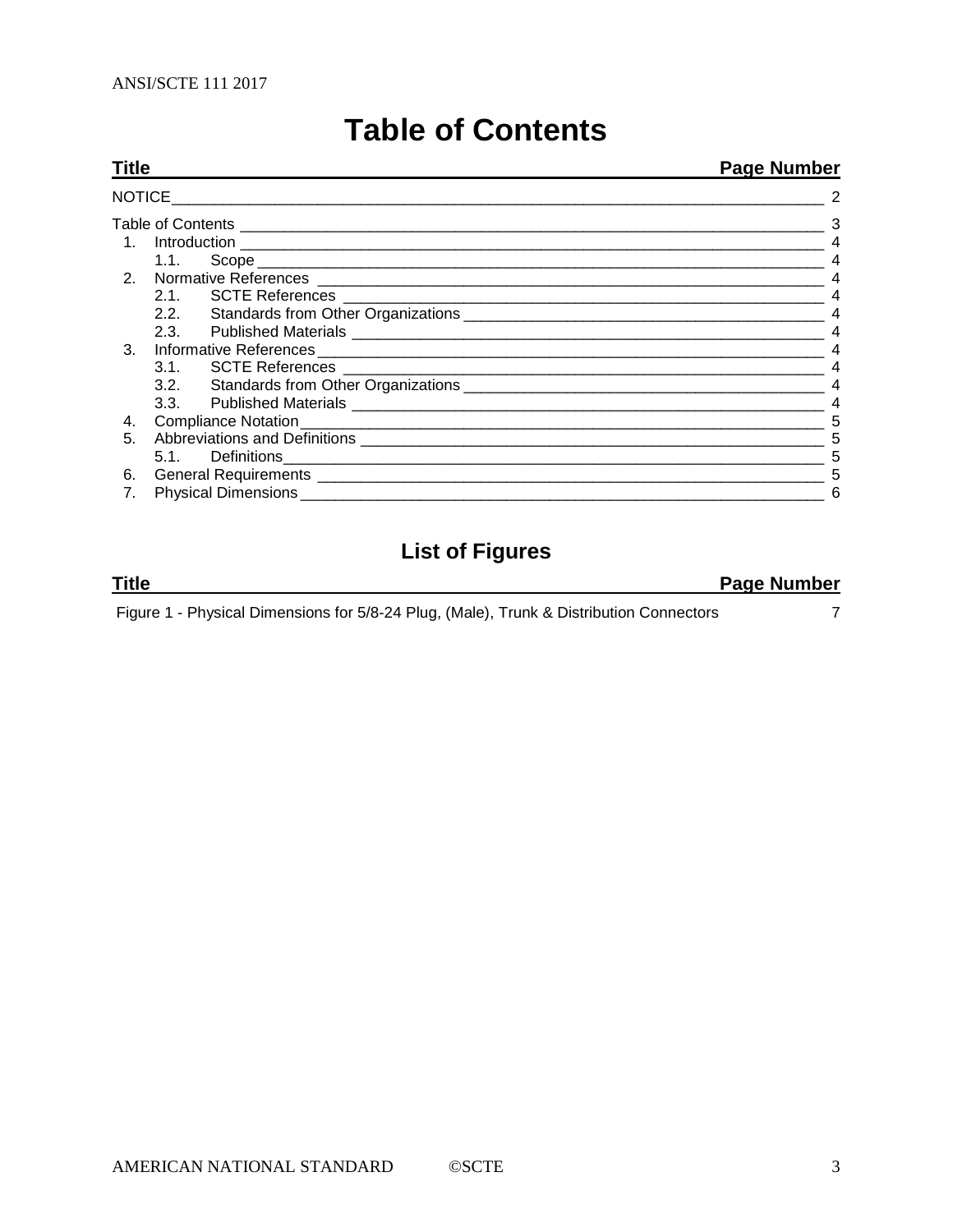### **1. Introduction**

#### <span id="page-3-0"></span>**1.1. Scope**

The purpose of this specification is to serve as a recommended guideline for the physical dimensions of 5/8 – 24 plug (male) hard-line adapters that are used as interconnects in the 75 ohm RF broadband communications industry. It is not the purpose of this standard to specify the details of manufacturing.

## <span id="page-3-1"></span>**2. Normative References**

The following documents contain provisions, which, through reference in this text, constitute provisions of this document. At the time of Subcommittee approval, the editions indicated were valid. All documents are subject to revision; and while parties to any agreement based on this document are encouraged to investigate the possibility of applying the most recent editions of the documents listed below, they are reminded that newer editions of those documents might not be compatible with the referenced version.

#### <span id="page-3-2"></span>**2.1. SCTE References**

• No normative references are applicable.

#### <span id="page-3-3"></span>**2.2. Standards from Other Organizations**

• No normative references are applicable.

#### <span id="page-3-4"></span>**2.3. Published Materials**

• No normative references are applicable.

### <span id="page-3-5"></span>**3. Informative References**

The following documents might provide valuable information to the reader but are not required when complying with this document.

#### <span id="page-3-6"></span>**3.1. SCTE References**

• No informative references are applicable.

#### <span id="page-3-7"></span>**3.2. Standards from Other Organizations**

• No informative references are applicable.

#### <span id="page-3-8"></span>**3.3. Published Materials**

• No informative references are applicable.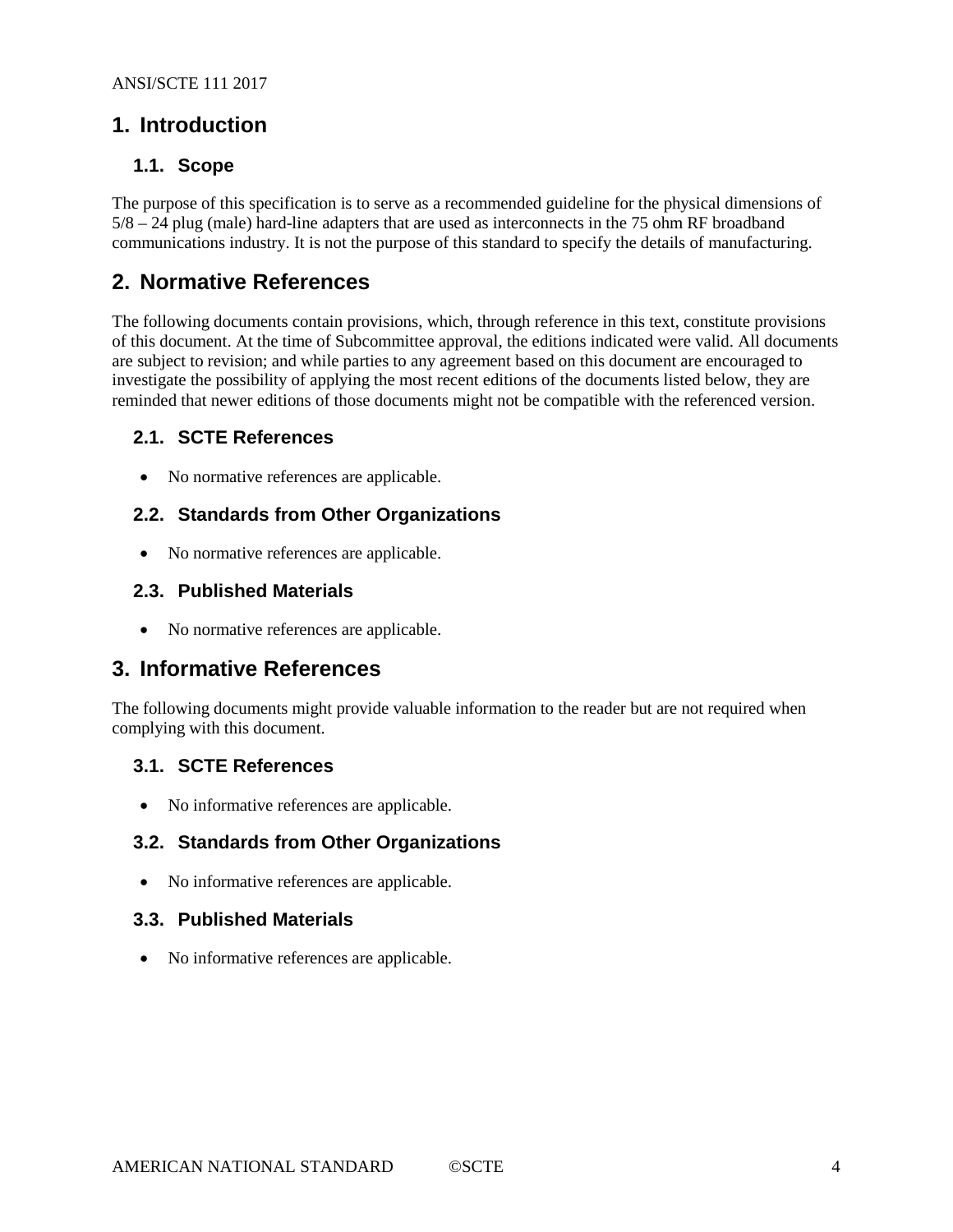# <span id="page-4-0"></span>**4. Compliance Notation**

| shall      | This word or the adjective "required" means that the item is an              |  |  |  |  |  |
|------------|------------------------------------------------------------------------------|--|--|--|--|--|
|            | absolute requirement of this document.                                       |  |  |  |  |  |
| shall not  | This phrase means that the item is an absolute prohibition of this           |  |  |  |  |  |
|            | document.                                                                    |  |  |  |  |  |
| forbidden  | This word means the value specified shall never be used.                     |  |  |  |  |  |
|            | This word or the adjective "recommended" means that there may exist          |  |  |  |  |  |
|            | valid reasons in particular circumstances to ignore this item, but the       |  |  |  |  |  |
| should     | full implications should be understood and the case carefully weighted       |  |  |  |  |  |
|            | before choosing a different course.                                          |  |  |  |  |  |
|            | This phrase means that there may exist valid reasons in particular           |  |  |  |  |  |
| should not | circumstances when the listed behavior is acceptable or even useful,         |  |  |  |  |  |
|            | but the full implications should be understood and the case carefully        |  |  |  |  |  |
|            | weighed before implementing any behavior described with this label.          |  |  |  |  |  |
|            | This word or the adjective " <i>optional</i> " means that this item is truly |  |  |  |  |  |
|            | optional. One vendor may choose to include the item because a                |  |  |  |  |  |
| may        | particular marketplace requires it or because it enhances the product,       |  |  |  |  |  |
|            | for example; another vendor may omit the same item.                          |  |  |  |  |  |
|            | Use is permissible for legacy purposes only. Deprecated features may         |  |  |  |  |  |
| deprecated | be removed from future versions of this document. Implementations            |  |  |  |  |  |
|            | should avoid use of deprecated features.                                     |  |  |  |  |  |

## <span id="page-4-1"></span>**5. Abbreviations and Definitions**

### <span id="page-4-2"></span>**5.1. Definitions**

| <b>Reference Plane</b> | The reference plane on the male 5/8-24 plug is the mating surface that |  |  |  |
|------------------------|------------------------------------------------------------------------|--|--|--|
|                        | seats with the female 5/8-24 equipment port.                           |  |  |  |

# <span id="page-4-3"></span>**6. General Requirements**

Samples of the finished products *shall* be measured, tested and inspected to insure that they conform to the dimensions of this document.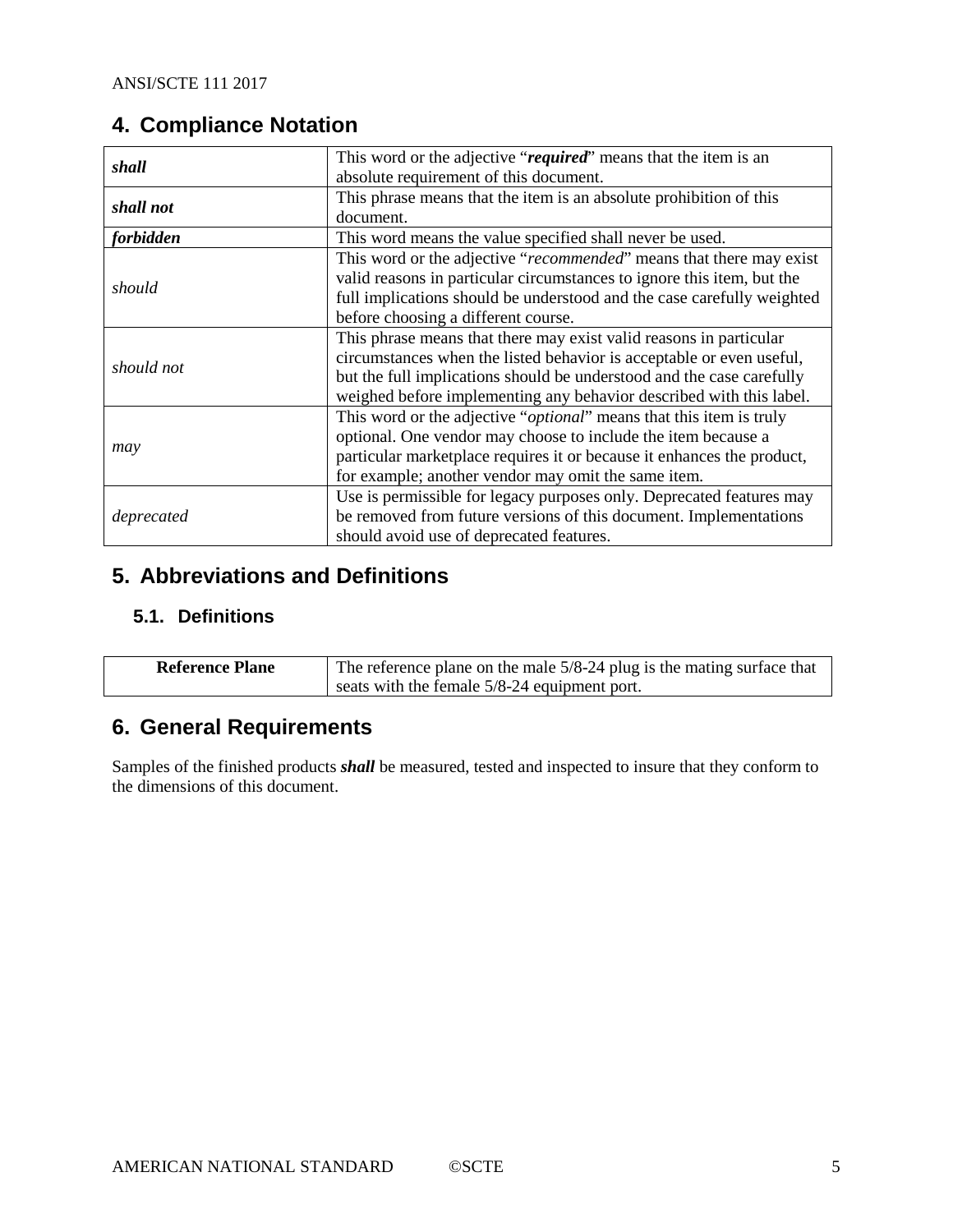ANSI/SCTE 111 2017

# <span id="page-5-0"></span>**7. Physical Dimensions**

The recommended physical dimensions for 5/8-24 male adapter *shall* be as specified in



[Figure](#page-6-0) 

[1.](#page-6-0)